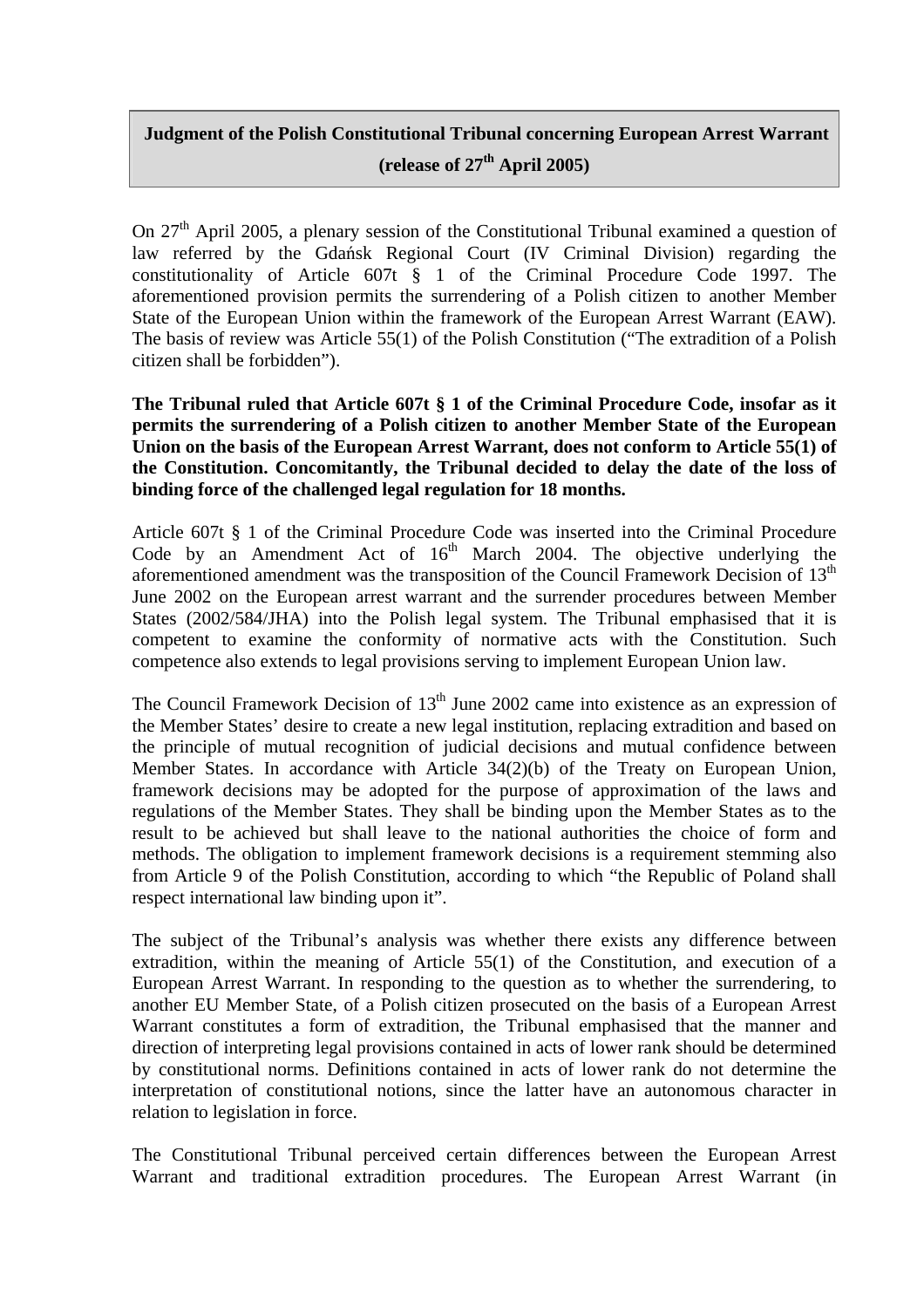contradistinction to extradition) may be applied without fulfillment of the condition of double criminalisation of an act (i.e. the requirement that the act be recognised as a criminal offence both in Poland and in the country where the act was committed). Polish citizenship of the prosecuted person, or the political nature of the criminal offence, constitute two elements rendering extradition impermissible. These were not, however, enumerated within the catalogue of obligatory and facultative bases for refusing execution of an EAW. Extradition and European Arrest Warrants also differ from an organisational-competence perspective: the final decision as regards extradition is reserved for an organ of executive power whereas, in the case of an EAW, the decision is issued by a court. The procedures for applying an EAW were radically simplified and accelerated. The Tribunal emphasised that the Constitution fails to regulate those aspects which would determine the difference between surrender and extradition. This signifies that it would only be possible to consider the surrendering of a person prosecuted on the basis of a European Arrest Warrant as an institution distinct from extradition, as referred to in Article 55(1) of the Constitution, where the essence of each of these two institutions was different. In the examined case, however, no such situation arises. The Tribunal stated that the essence (core) of extradition lies in the transfer of a prosecuted, or sentenced, person for the purpose of conducting a criminal prosecution or executing an imposed penalty against them. The surrendering of a person prosecuted on the basis of a European Arrest Warrant has the same sense. Accordingly, it should be viewed as a particular form of extradition. The Constitutional Tribunal also noted that, from the perspective of the prosecuted person, their surrender on the basis of an EAW is a more burdensome institution than extradition, as regulated in the Criminal Procedure Code. It may therefore be concluded, in accordance with the *a minori ad maius* principle, that the constitutional prohibition of extradition is all the more applicable to surrendering a person on the basis of an EAW, which is realized with the same objective and is subject to a more burdensome legal regime.

The Tribunal underlined that the Constitution of the Republic of Poland endows those in possession of Polish citizenship with certain rights and obligations. Accordingly, citizenship constitutes an essential criterion for assessment of the legal status of an individual. In accordance with Article 17 of the EC Treaty "Citizenship of the Union shall complement and not replace national citizenship". The nature of EU citizenship is therefore entirely dependant upon possession of national citizenship. Accordingly, it is unjustified to assume that, from the moment of Poland's accession to the European Union – at which time Polish citizens acquired EU citizenship – the prohibition on extraditing its own citizens ceased to apply in respect of extradition to other Member States. EU citizenship is connected with the obtaining of rights but may not result in reducing the guarantee function of constitutional provisions relating to individual's rights and freedoms.

As a rule, a Constitutional Tribunal judgment declaring the unconstitutionality of the challenged provision leads to the loss of binding force of that provision from the moment of the judgment's publication in the Journal of Laws. However, the Tribunal decided to delay the date of the challenged provision's loss of binding force for 18 months, which is permitted by Article 190(3) of the Constitution. Accordingly, the Tribunal's judgment shall have only future effects (meaning that the unconstitutional provision will continue to possess binding force in the interim period) and, furthermore, may not constitute the grounds for challenging final judicial decisions hitherto delivered. During the period of delay, prior to this judgment's entry into force, Polish legislation fulfills the obligation to implement the Framework Decision. In the present case, the direct consequence resulting from the judgment is insufficient to ensure a legal state conforming to the Constitution.